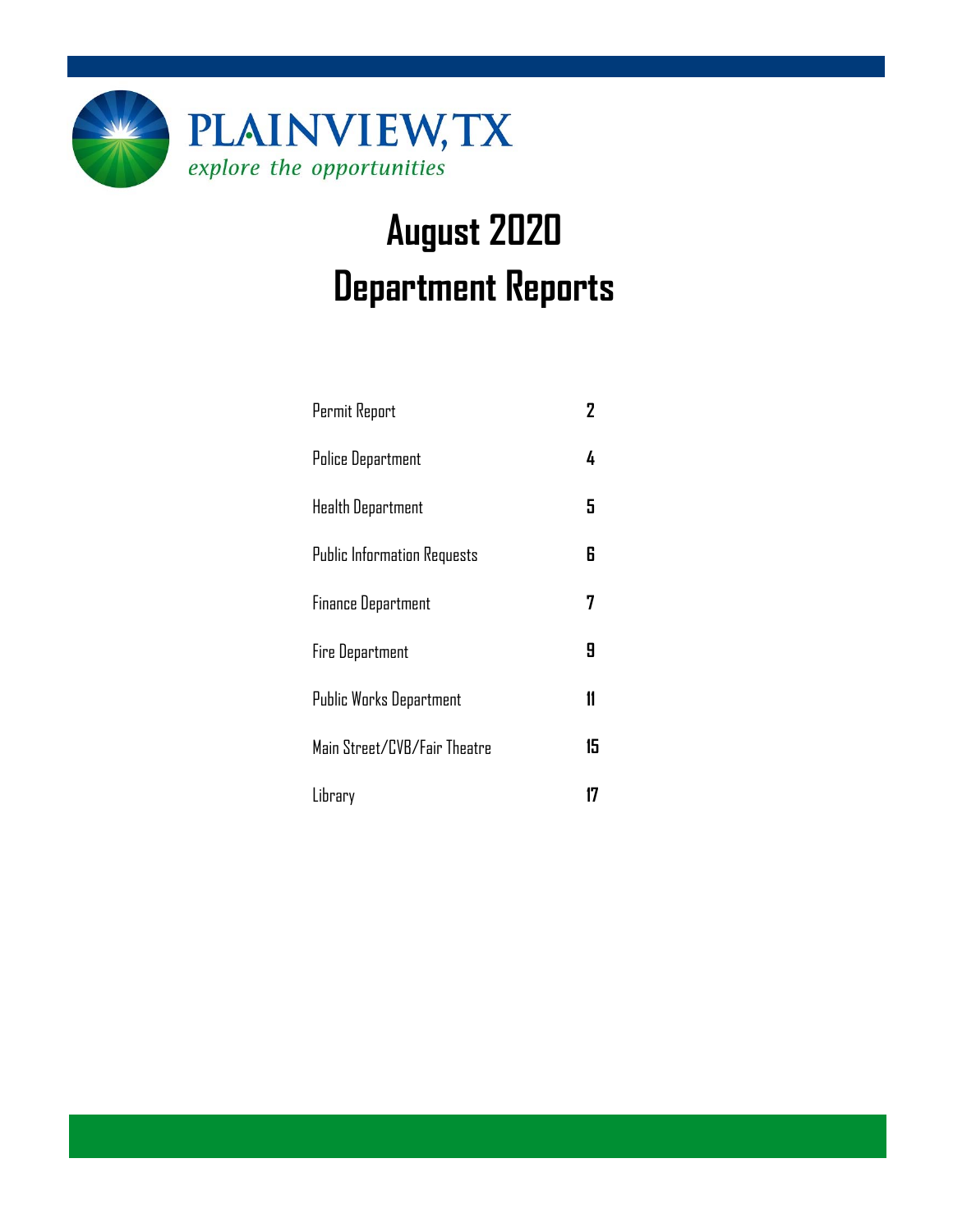| <b>Community Development Report August 2020 Data</b> |                    |                    |  |  |  |  |  |
|------------------------------------------------------|--------------------|--------------------|--|--|--|--|--|
| <b>Permits Issued</b>                                |                    |                    |  |  |  |  |  |
|                                                      | <b>AUGUST 2020</b> | <b>AUGUST 2019</b> |  |  |  |  |  |
| <b>Buildings</b>                                     |                    |                    |  |  |  |  |  |
| Number                                               | 33                 | 42                 |  |  |  |  |  |
| Value                                                | \$1,741,918.52     | \$319,558.29       |  |  |  |  |  |
| Fees                                                 | \$2,822.16         |                    |  |  |  |  |  |
| <b>Electrical</b>                                    |                    |                    |  |  |  |  |  |
| Number                                               | 18                 | 11                 |  |  |  |  |  |
| Fees                                                 | \$667.68           | \$275.00           |  |  |  |  |  |
| Plumbing                                             |                    |                    |  |  |  |  |  |
| Number                                               | 19                 | 29                 |  |  |  |  |  |
| Fees                                                 | \$1,378.04         | \$705.00           |  |  |  |  |  |
| <b>Mechanical</b>                                    |                    |                    |  |  |  |  |  |
| Number                                               | 15                 | 14                 |  |  |  |  |  |
| Fees                                                 | \$375.00           | \$500.00           |  |  |  |  |  |
| Zoning                                               |                    |                    |  |  |  |  |  |
| Number                                               | $\mathbf 0$        |                    |  |  |  |  |  |
| Fees                                                 |                    | \$160.00           |  |  |  |  |  |
| <b>Sprinkler</b>                                     |                    |                    |  |  |  |  |  |
| Number                                               | 5                  | 5                  |  |  |  |  |  |
| Fees                                                 | \$575.00           | \$190.00           |  |  |  |  |  |
| <b>TOTAL FEES</b>                                    | \$5,817.88         | \$3,665.00         |  |  |  |  |  |

# **Community Development Report August 2020 Data**

# **Certificates of Occupancy issued in August 2020:**

Old World Antiques, Inc. El Rincon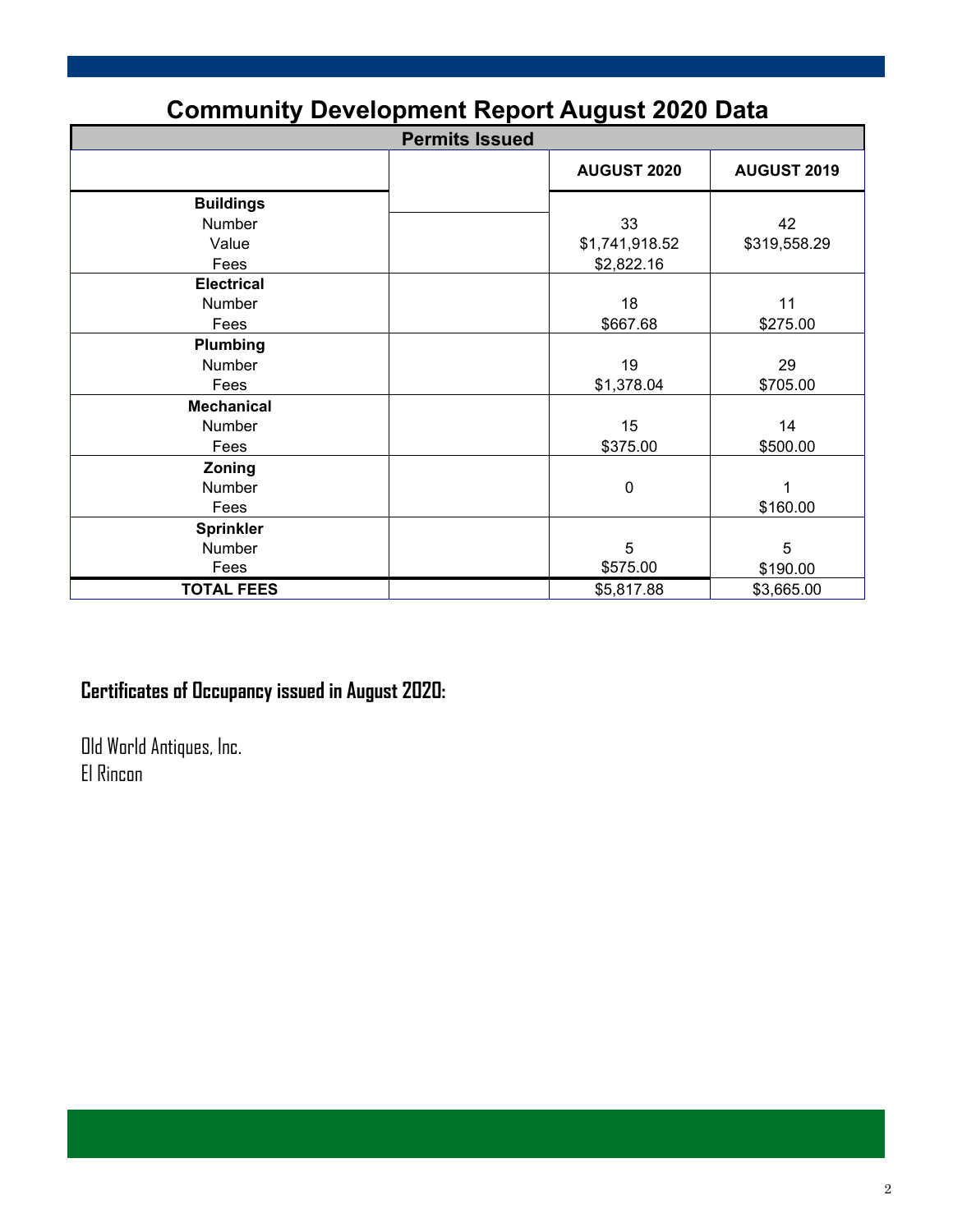| <b>Nature of Building Permits</b>                                                         |                                                  |                                   |                                          |                      |    |                                             |  |
|-------------------------------------------------------------------------------------------|--------------------------------------------------|-----------------------------------|------------------------------------------|----------------------|----|---------------------------------------------|--|
| <b>Number of</b><br><b>Permits for current month</b>                                      | <b>Types</b>                                     | <b>Total to Date</b><br>This year | <b>Monthly</b><br>Valuation              |                      |    | <b>This Calendar</b><br><b>Year to Date</b> |  |
|                                                                                           | <b>New Residential</b>                           | 1                                 |                                          |                      | \$ | 330,000.00                                  |  |
| $\overline{c}$                                                                            | <b>Residential Addition</b>                      | 15                                |                                          | \$7,093.31           | \$ | 197,128.53                                  |  |
| 3                                                                                         | <b>Residential Remodel</b>                       | 16                                | \$                                       | 62,900.00            | \$ | 228,540.00                                  |  |
|                                                                                           | <b>Residential Repair</b>                        | 3                                 |                                          |                      | \$ | 19,825.00                                   |  |
|                                                                                           | <b>Residential Demolition</b>                    |                                   |                                          |                      |    |                                             |  |
|                                                                                           | <b>Residential Accessory</b>                     | 6                                 |                                          |                      | \$ | 523,885.00                                  |  |
| 8                                                                                         | Garage/Carport                                   | 37                                | \$                                       | 11,600.00            | \$ | 66,910.00                                   |  |
|                                                                                           | <b>Storage Building</b>                          | 10                                |                                          |                      | \$ | 69,530.00                                   |  |
| 1                                                                                         | <b>New Commercial</b>                            | 6                                 | \$                                       | 241,577.00           | \$ | 2,109,952.50                                |  |
| $\mathbf{1}$                                                                              | <b>Commercial Addition</b>                       | 6                                 | \$                                       | 7,166.21             | \$ | 390,466.21                                  |  |
| $\overline{2}$                                                                            | <b>Commercial Remodel</b>                        | 12                                | \$                                       | 1,108,000.00         | \$ | 5,617,500.09                                |  |
|                                                                                           | Commercial Repair                                |                                   |                                          |                      | \$ |                                             |  |
|                                                                                           | <b>Commercial Demolition</b>                     | 3                                 |                                          |                      | \$ | 104,000.00                                  |  |
|                                                                                           | <b>Commercial Accessory</b>                      | $\overline{2}$                    |                                          |                      | \$ | 66,000.00                                   |  |
|                                                                                           | <b>Masonry Fence</b>                             | $\mathbf{1}$                      |                                          |                      | \$ | 500.00                                      |  |
| $\overline{2}$                                                                            | Signs                                            | 17                                | \$                                       | 15,650.00            | \$ | 54,961.00                                   |  |
| 14                                                                                        | Roofing                                          | 85                                | \$                                       | 287,932.00           | \$ | 785,885.09                                  |  |
|                                                                                           |                                                  |                                   |                                          |                      | \$ |                                             |  |
|                                                                                           |                                                  |                                   |                                          |                      | \$ |                                             |  |
| 33                                                                                        |                                                  | 220                               | \$                                       | 1,741,918.52         | \$ | 10,565,083.42                               |  |
|                                                                                           |                                                  | <b>Building Valuation</b>         |                                          |                      |    |                                             |  |
| Last Year<br>To Date                                                                      | \$17,155,481.50                                  |                                   |                                          | This Year<br>To Date |    | \$10,565,083.42                             |  |
|                                                                                           | <b>Code Enforcement Activity Summary</b>         |                                   |                                          |                      |    |                                             |  |
| <b>Administrative Warrants is-</b><br>sued                                                | <b>Violations is-</b><br>sued/Compliance<br>Rate | <b>Citations is-</b><br>sued      | <b>Demo Orders/Demolitions performed</b> |                      |    |                                             |  |
| 0                                                                                         | 52/10                                            | U                                 |                                          |                      | 0  |                                             |  |
|                                                                                           | <b>Planning and Zoning Activity Summary</b>      |                                   |                                          |                      |    |                                             |  |
| <b>Zoning cases submitted</b><br>Variance cases submitted<br><b>Plats cases submitted</b> |                                                  |                                   |                                          |                      |    |                                             |  |
| $\Omega$                                                                                  |                                                  |                                   |                                          | 0                    |    |                                             |  |
| <b>Certificate of Occupancy</b>                                                           |                                                  | <b>This Month</b>                 |                                          | <b>Year To Date</b>  |    |                                             |  |
| Number                                                                                    |                                                  | $\overline{2}$                    |                                          | 26                   |    |                                             |  |
|                                                                                           |                                                  |                                   |                                          |                      |    |                                             |  |

**Community Development Report August 2020 Data** 

3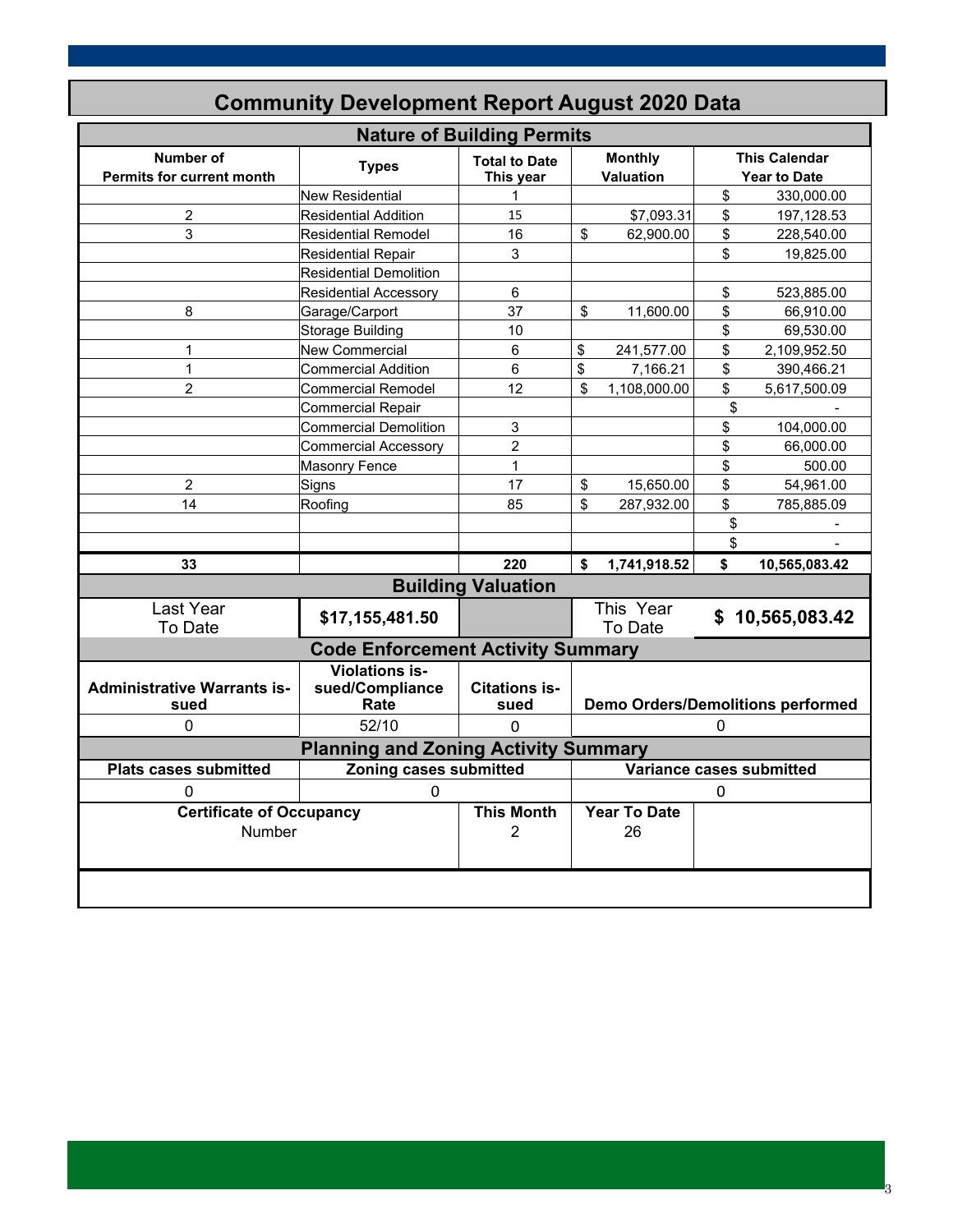# **Police Department Report August 2020 Data**

| August 2020                  |       |
|------------------------------|-------|
| Total Calls for Service      | 2.736 |
| Police Calls                 | 2.422 |
| <b>Fire Calls</b>            | 77    |
| <b>EMS Calls</b>             | 292   |
| <b>Primary Categories</b>    | 345   |
| <b>Total Arrests</b>         | 47    |
| <b>Total Citations</b>       | 152   |
| <b>Total Violations</b>      | 7ПП   |
| <b>Total Reports Written</b> | 768   |
| <b>Cases Assigned for</b>    |       |
| further Investigation        | 14 F  |
|                              |       |

# **August 2020 August 2019**

| <b>Abandoned Vehicles</b>    | Π  | Harassment                | 4  |
|------------------------------|----|---------------------------|----|
| Agency Assists               | 4  | Health and Safety         |    |
| <b>Public Service</b>        | 1  | Juvenile Problem          | 2  |
| Assaults                     | 34 | Kidnapping                | Π  |
| Burglary                     | 13 | Mental Subject            | 3  |
| <b>Controlled Substances</b> | 27 | <b>Miscellaneous</b>      | Χ  |
| Damaged Property             | 55 | <b>Missing Person</b>     |    |
| Deaths                       | 2  | Obstructing Justice       | П  |
| DIII                         | 5  | <b>Obstructing Police</b> | R  |
| Forgery                      | 4  | Persons Crimes            | 5  |
| Fraud                        | 25 | Escape                    | Π  |
| Property                     | 5  | Public Intoxication       | 4  |
| Extortion                    | 0  | Stolen Vehicle            | 5  |
| Theft                        | 30 | Traffic Arrests           | 5  |
| <b>Traffic Accident</b>      | 47 | <b>Traffic Problem</b>    |    |
| Trespassing                  | R  | Warrant                   | 71 |
| <b>Weapons Offenses</b>      | 7  | <b>Public Peace</b>       | Π  |
| Robbery                      | Π  | Sexual Assault            | 2  |
| Littering/Dumping            | 1  | Ordinance Violation       |    |
| <b>Threats</b>               | 4  | Other Sex Offenses        |    |
| Liquor Law                   | 4  | <b>Domestic Problem</b>   |    |
| <b>Domestic Problem</b>      |    | Civil Problem             | 7  |
| Follow Up Inv.               |    | Stolen Property           |    |

| August 2019                    |       |
|--------------------------------|-------|
| <b>Total Calls for Service</b> | 2.263 |
| Police Calls                   | 1.998 |
| Fire Calls                     | 7Б    |
| <b>EMS Calls</b>               | 239   |
| <b>Primary Categories</b>      | 329   |
| <b>Total Arrests</b>           | ЯN    |
| <b>Total Citations</b>         | 300   |
| <b>Total Violations</b>        | 379   |
| <b>Total Reports Written</b>   | 744   |
| <b>Cases Assigned for</b>      |       |
| further Investigation          | ЧH    |

| <b>Abandoned Vehicles</b>    | 2  | Harassment                | П  |
|------------------------------|----|---------------------------|----|
| Agency Assists               |    | Health and Safety         |    |
| <b>Public Service</b>        |    | Juvenile Problem          |    |
| Assaults                     | 30 | Kidnapping                |    |
| Burglary                     | 11 | Mental Subject            | 7  |
| <b>Controlled Substances</b> | 14 | <b>Miscellaneous</b>      | R  |
| <b>Damaged Property</b>      | 24 | <b>Missing Person</b>     |    |
| Deaths                       | 1  | Obstructing Justice       | Χ  |
| DIII                         | 7  | <b>Obstructing Police</b> | 5  |
| Forgery                      | 9  | Persons Crimes            | Χ  |
| Fraud                        | 9  | Escape                    |    |
| Property                     | 11 | Public Intoxication       | R  |
| <b>Extortion</b>             |    | Stolen Vehicle            | 4  |
| Theft                        | 37 | <b>Traffic Arrests</b>    | 19 |
| <b>Traffic Accident</b>      | 74 | <b>Traffic Problem</b>    | 4  |
| Trespassing                  | 4  | Warrant                   | 26 |
| <b>Weapons Offenses</b>      | Π  | <b>Public Peace</b>       |    |
| Robbery                      | Π  | Sexual Assault            | 7  |
| Suspicious Person            | Π  | Homicide                  |    |
| <b>Threats</b>               | Π  | Other Sex Offenses        | 7  |
| Liquor Law                   |    | <b>Domestic Problem</b>   |    |
| <b>Embezzlement</b>          | Н  | Civil Problem             |    |
| <b>Vehicle Repossession</b>  | П  | Pornography               |    |

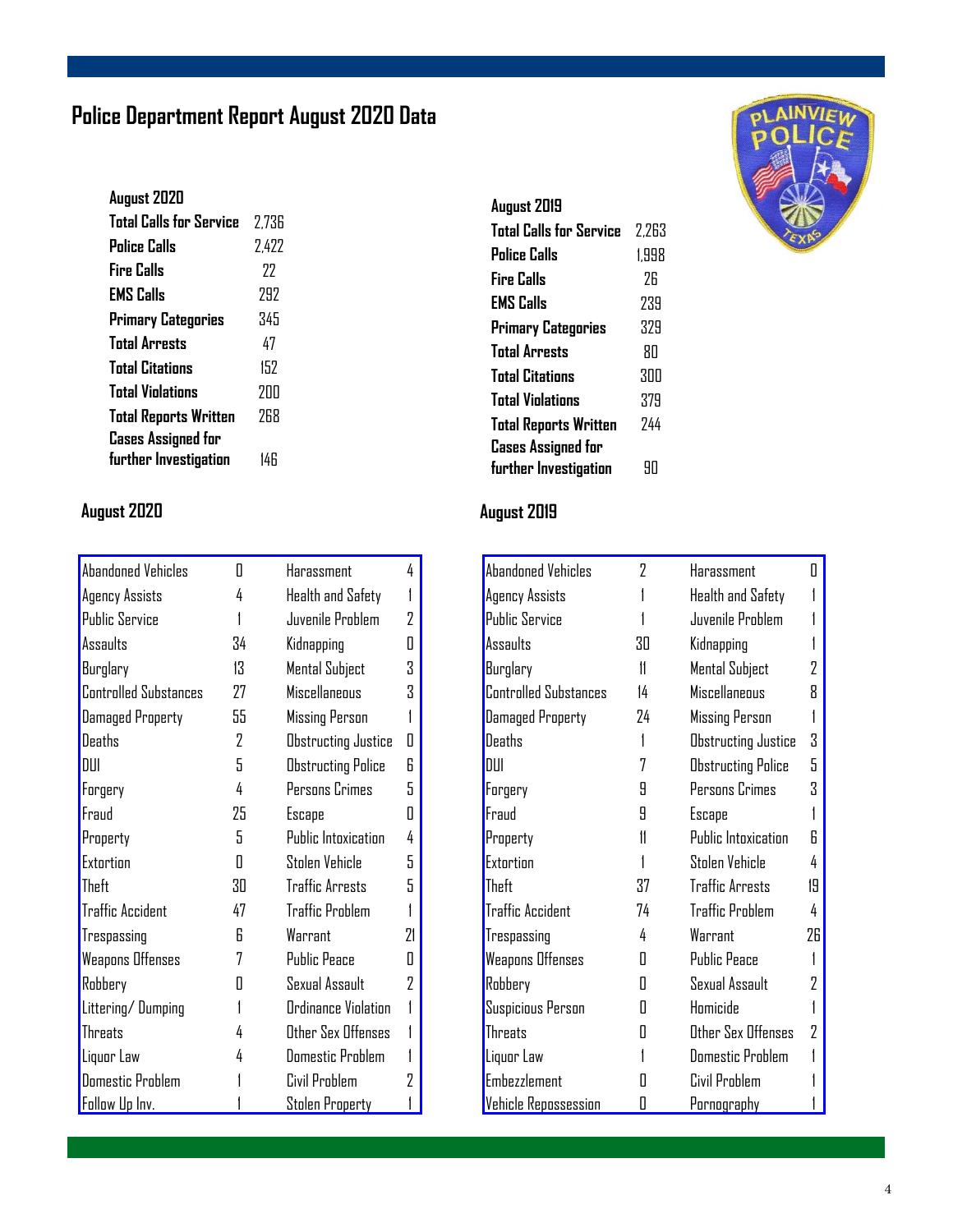# **Health Department Report August 2020 Data**

|                                  | Department |       |        |  |
|----------------------------------|------------|-------|--------|--|
|                                  | 52         | 53    | 56     |  |
| <b>Service Provided</b>          |            |       |        |  |
| <b>Allergy Shots</b>             |            |       |        |  |
| <b>Blood Pressure</b>            |            |       |        |  |
| Cholesterol                      |            |       |        |  |
| <b>Counsel and Educated</b>      | 35         | 25    | 250    |  |
| Drug Testing (pre employment)    | 2          |       |        |  |
| Glucose                          |            |       |        |  |
| <b>Jail Clients</b>              |            |       |        |  |
| Outreach & Flu Clinics           | 1          |       | 1      |  |
| Phlebotomy                       |            |       |        |  |
| PPD Testing (inquiries)          |            | 19    |        |  |
| Pregnancy Test (inquiries)       | 3          |       |        |  |
| STD and HIV Patients (inquiries) | 21         |       |        |  |
| <b>TB Clinic</b>                 |            |       |        |  |
| Immunizations                    |            |       | 191    |  |
| flu shots                        |            |       |        |  |
| Mammogram Vouchers               | 1          |       |        |  |
| Complaints & Inspections         |            |       |        |  |
| <b>Food Permits</b>              |            | 6     |        |  |
| Immunization Inquiries           |            |       | 167    |  |
| Dental App/Quests                | 7          |       |        |  |
| 705 Total Patients Served        |            |       |        |  |
|                                  | 70         | 26    | 609    |  |
|                                  | 9.93%      | 3.69% | 86.38% |  |

The Health Department was closed to the public during the month of August 2020. Back to school immunizations were given on August 10, 2020.

# **Food Inspections Monthly List August 2020**

**#** Prev #

| <b>Insp Date</b>                   | <b>Establishment Name</b>                                   | <b>Demerits</b> | <b>Violations</b> | <b>Violations</b> |
|------------------------------------|-------------------------------------------------------------|-----------------|-------------------|-------------------|
| 8/3/2020<br>8/11/2020<br>8/31/2020 | 806 Pizza House<br><b>CDI Head Start</b><br>Daily PUM calls | > 250           | 4<br>OK           | 6                 |
| 8/31/2020                          | Reportable Conditions                                       | 230             |                   |                   |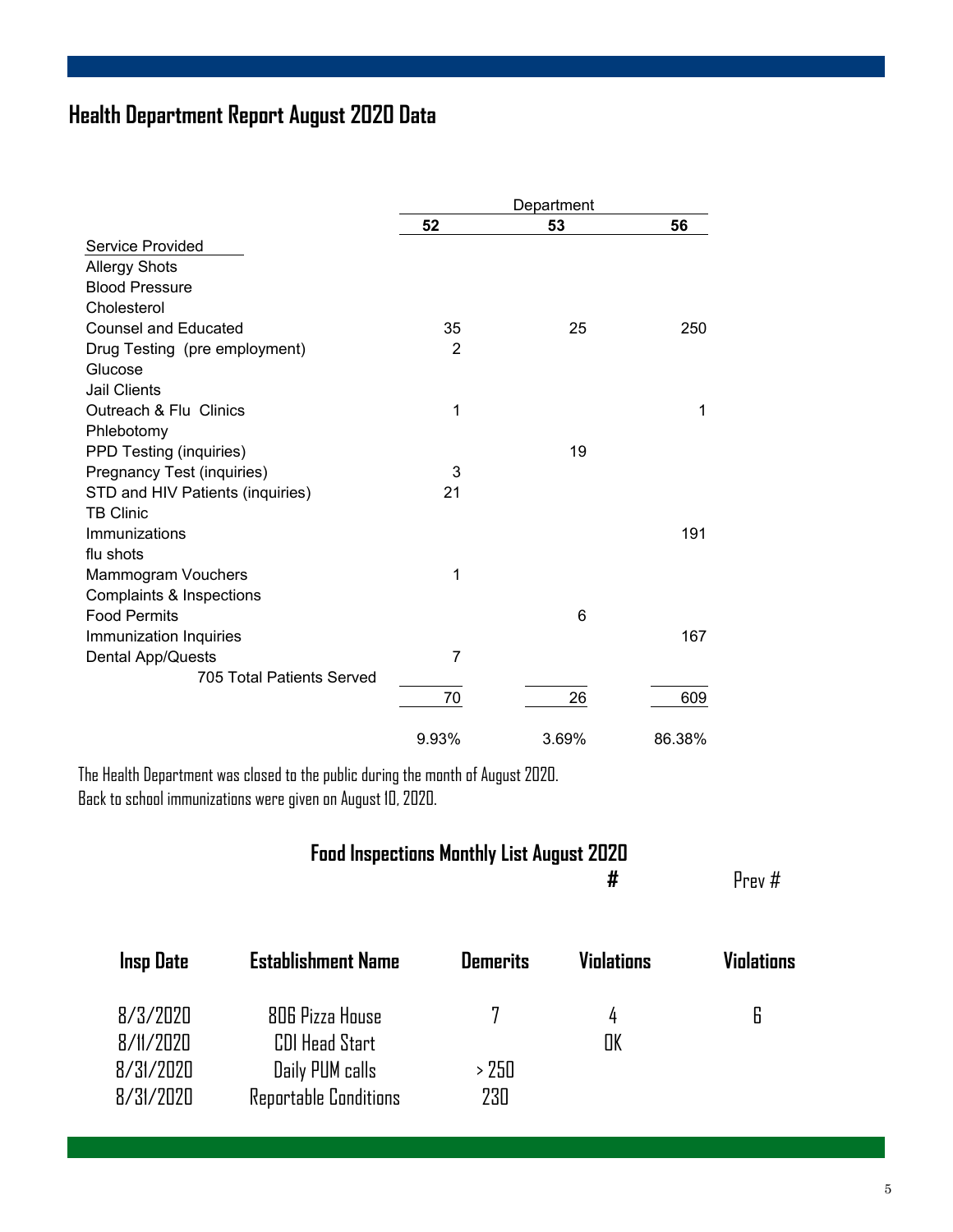# **Public Information Requests Report August 2020 Data**

| <b>Public Information Requests Logs</b> |                |                          |                |  |  |  |
|-----------------------------------------|----------------|--------------------------|----------------|--|--|--|
|                                         | City Secretary | <b>Police Department</b> | Fire*          |  |  |  |
| $0$ ct-18                               | 5              | 0                        | 5              |  |  |  |
| Nov-18                                  | 13             | Π                        | $\overline{2}$ |  |  |  |
| Dec-18                                  | 4              | 0                        | 7              |  |  |  |
| $Jan-19$                                | 9              | D                        | 8              |  |  |  |
| Feb-19                                  | 6              |                          | 2              |  |  |  |
| $Mar-19$                                | 6              | 3                        |                |  |  |  |
| $Apr-19$                                | 5              | D                        | 3              |  |  |  |
| May-19                                  | 3              |                          |                |  |  |  |
| $Jun-19$                                |                | D                        | $\overline{2}$ |  |  |  |
| <b>Jul 19</b>                           | 7              | Π                        |                |  |  |  |
| $Aug-19$                                | 8              |                          | П              |  |  |  |
| $Sep-19$                                | 9              |                          | 3              |  |  |  |
| Oct 19                                  | 8              |                          | 3              |  |  |  |
| Nov-19                                  | 0              |                          | $\overline{2}$ |  |  |  |
| Dec-19                                  | 2              | 3                        | $\overline{2}$ |  |  |  |
| Jan 20                                  | 7              | $\overline{2}$           |                |  |  |  |
| Feb 20                                  | 7              |                          | 4              |  |  |  |
| Mar-20                                  |                | O                        | 3              |  |  |  |
| $Apr-20$                                | 4              | 2                        | $\overline{2}$ |  |  |  |
| $May-20$                                | 3              | O                        | 2              |  |  |  |
| $Jun-20$                                |                | 2                        |                |  |  |  |
| $Jul-20$                                | 4              | D                        |                |  |  |  |
| $Aug-2D$                                | 7              |                          | 0              |  |  |  |

 $\,$ \*Medical Records Requests only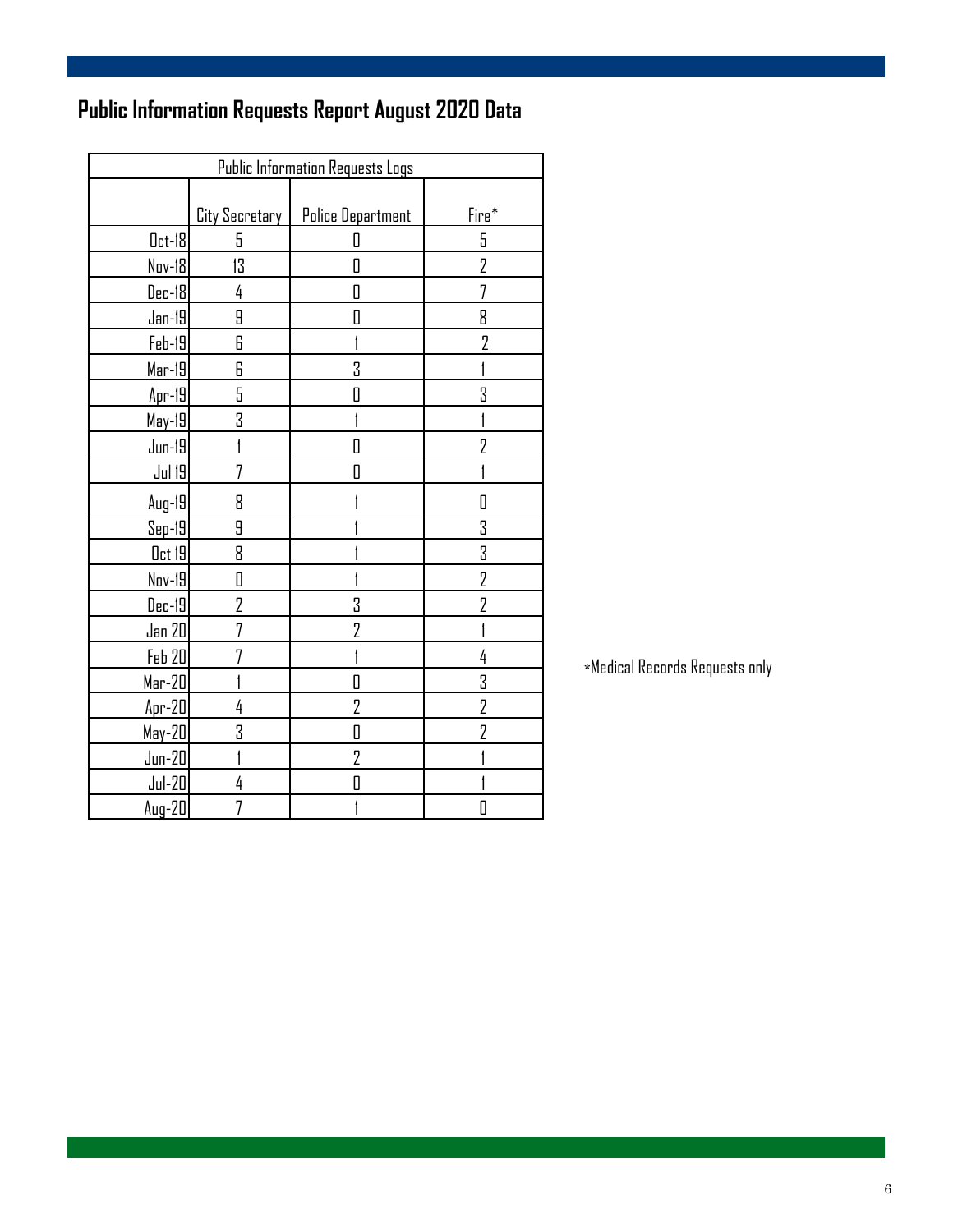# **Finance Department Report August 2020 Data**

#### **CITY OF PLAINVIEW Utility Billing Activity Report August 31, 2020**

|                                                      | <b>This Month</b> |        | $Y-T-D$   |       | <b>This Month</b><br><b>Last Year</b> |    | <b>Previous</b><br>$Y-T-D$ |  |
|------------------------------------------------------|-------------------|--------|-----------|-------|---------------------------------------|----|----------------------------|--|
| <b>Customers Billed</b>                              | 7,777             | 84,747 |           |       | 7,722                                 |    | 84,888                     |  |
| Gallons Billed (000's)                               | 142,455           |        | 928,052   |       | 106,110                               |    | 776,772                    |  |
| <b>Gallons Produced</b>                              | 144,439           |        | 1,084,696 |       | 135,690                               |    | 922,948                    |  |
| <b>Production Billed</b>                             |                   | 98.6%  |           | 85.6% | 78.2%                                 |    | 84.2%                      |  |
| New Meter Taps                                       | $\overline{2}$    |        | 20        |       | 1                                     |    | 11                         |  |
| <b>New Customers</b><br>(Read-on's)                  | 75                |        | 791       |       | 95                                    |    | 881                        |  |
| Final Billing (Read-<br>Off's)                       | 83                | 733    |           |       | 111                                   |    | 935                        |  |
| Transfers (Off & On)                                 | 26                |        | 292       |       | 36                                    |    | 356                        |  |
| 14 Day Contract                                      | 28                |        | 332       |       | 54                                    |    | 394                        |  |
| Dis-connects (Non-                                   | 214               | 1,411  |           | 111   |                                       |    | 1,748                      |  |
| Misc. Customer Ser-<br>(ie., re-read, leak<br>check) | 212               | 1,416  |           | 134   |                                       |    | 1,230                      |  |
| <b>Billing Re-cap</b>                                |                   |        |           |       |                                       |    |                            |  |
| Water                                                | \$<br>604,332     | \$     | 4,880,084 | \$    | 494,592                               | \$ | 4,418,382                  |  |
| Sewer                                                | 256,169           |        | 2,360,322 |       | 228,088                               |    | 2,231,341                  |  |
| Refuse                                               | 219,150           |        | 2,381,805 |       | 217,289                               |    | 2,396,693                  |  |
| <b>Transfer Fees</b>                                 | 325               |        | 3,625     |       | 450                                   |    | 4,600                      |  |
| <b>Total Billing</b>                                 | \$<br>1,079,976   | \$     | 9,625,836 | \$    | 940,419                               | \$ | 9,051,016                  |  |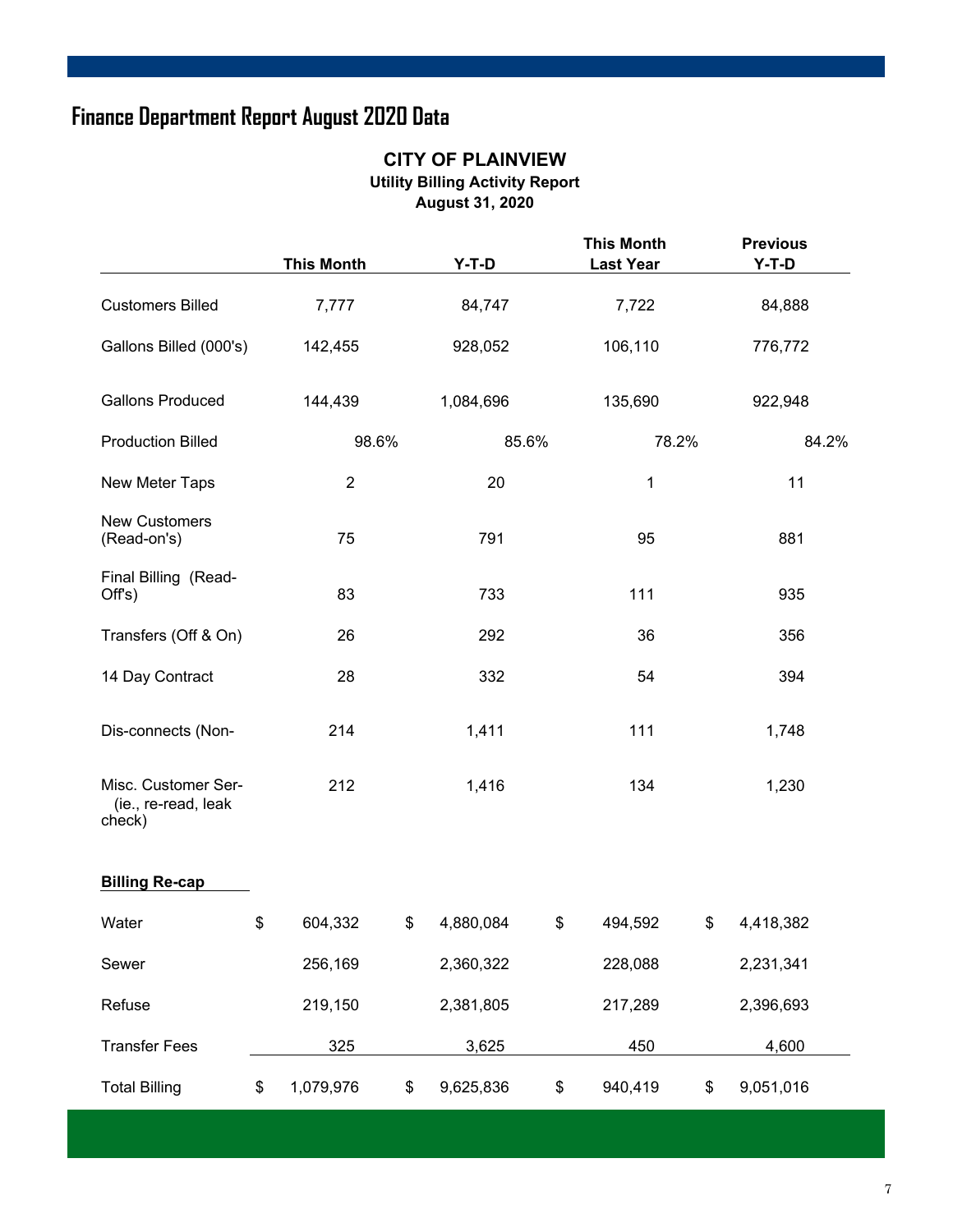# **Finance Department Report August 2020 Data Continued**

Г



| City of Plainview August Sales Tax Collections (reflects spending from June 2020) |                                |           |                  |                      |           |  |  |  |  |  |
|-----------------------------------------------------------------------------------|--------------------------------|-----------|------------------|----------------------|-----------|--|--|--|--|--|
| Year                                                                              | Net Payment (Deposit) % Change |           | Audit Adjustment | Net of Audit Adjust- | % Change  |  |  |  |  |  |
|                                                                                   |                                |           |                  | ment                 |           |  |  |  |  |  |
| 2020                                                                              | \$409,943.35                   | 1.89%     | \$151.98         | \$409,791.37         | 1.94%     |  |  |  |  |  |
| 2019                                                                              | \$402,321.51                   | 8.83%     | \$315.05         | \$402,006.46         | 9.35%     |  |  |  |  |  |
| 2018                                                                              | \$369,682.55                   | $-9.98%$  | \$2,065.68       | \$367,616.87         | $-5.88%$  |  |  |  |  |  |
| 2017                                                                              | \$410,685.59                   | 20.08%    | \$20,086.10      | \$390,599.49         | 4.65%     |  |  |  |  |  |
| 2016                                                                              | \$342,007.43                   | $-18.12%$ | (\$31,227.79)    | \$373,235.22         | $-10.50%$ |  |  |  |  |  |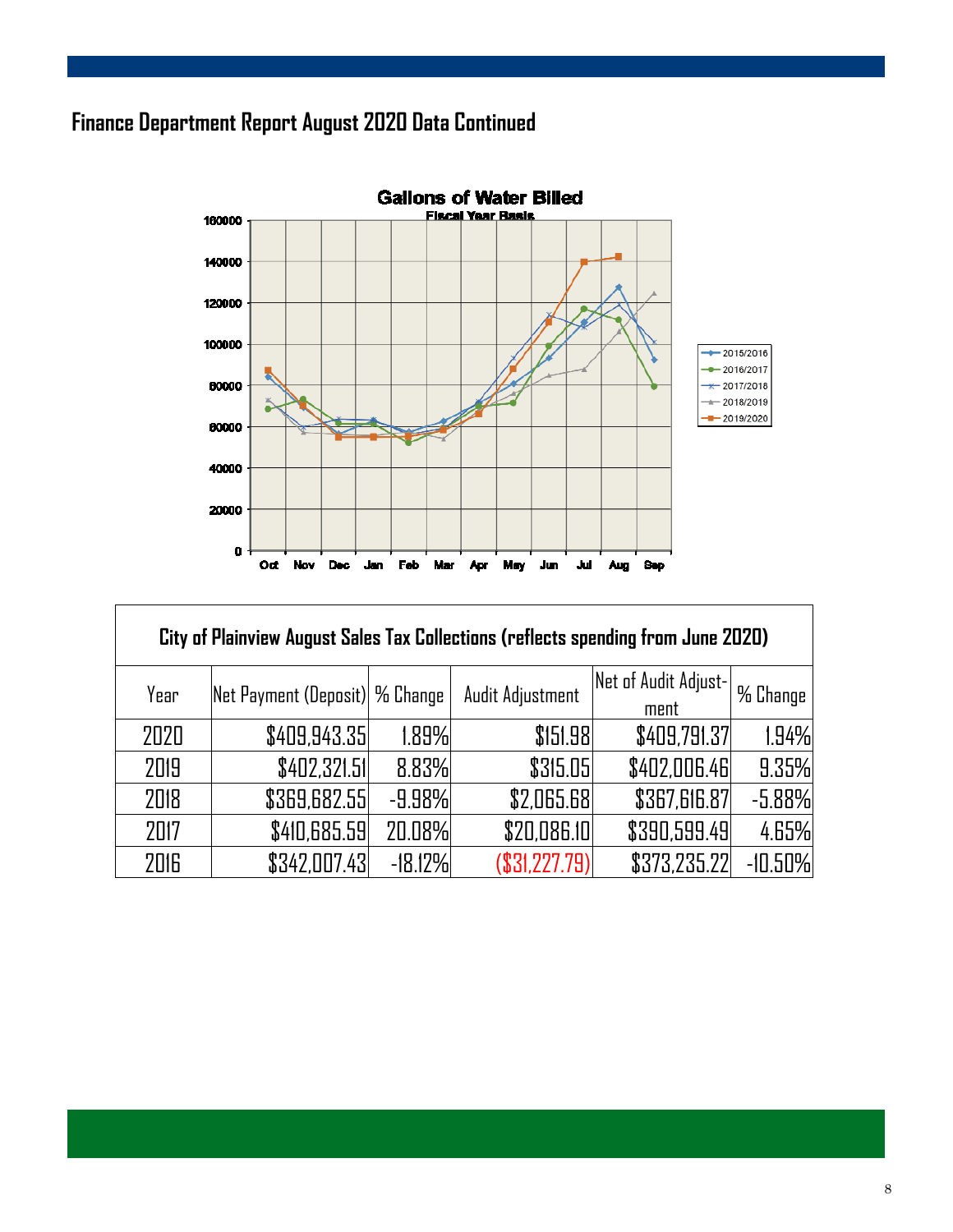# **Plainview Fire/EMS Monthly Report August 2020 Data**

#### **EMS Runs**



|                            | August 2019 | August 2020 |
|----------------------------|-------------|-------------|
| <b>Total EMS Responses</b> | 237         | 277         |
| Patients Transported       | 166         | 218         |
| No Transports              |             | 59          |
| <b>Residents</b>           | 218         | 211         |
| Non-residents              | 19          | 59          |
| False Calls/Cancelled      |             | 13          |

COVID-19 calls are up and PFD transported a significant number of positive patients during the month of August. This number alone accounted for nearly all of our call volume increases over 2019, or approximately a 31% increase in patient transports. We increased our mandatory PPE usage, to include increasing our overall preparedness posture, increasing our expenditures on PPE and decontamination supply expenses. We have not had a positive employee since early July so far.

| .                              |             |             |
|--------------------------------|-------------|-------------|
|                                | August 2019 | August 2020 |
| <b>Total Responses</b>         | 215         | 256         |
| <b>Structure Fires</b>         |             |             |
| Vehicle Fires                  |             |             |
| Trash / Rubbish Fires/ Grass   |             |             |
| EMS Backup / Medical Responses | 154         | 145         |
| Hazardous conditions           | R           | 56          |
| False Alarms                   |             | 9           |
| Misc. Responses                | 33          | 35          |
| Mutual Aid                     |             |             |

#### **Fire Runs**

Our fire units have increased their overall call volume as well. You will see this reflected in "Hazardous Conditions". This reflects the response of a fire apparatus to the hospital to thoroughly decontaminate the EMS equipment and medic unit itself while our medics are turning a patient over to the hospital staff. These efforts, we believe, have been instrumental in reducing our cross contamination and employee exposures. This also has increased our PPE and decontamination supply usage, and will be continued so long as we have patients with COVID-19 like signs or symptoms out of an abundance of caution.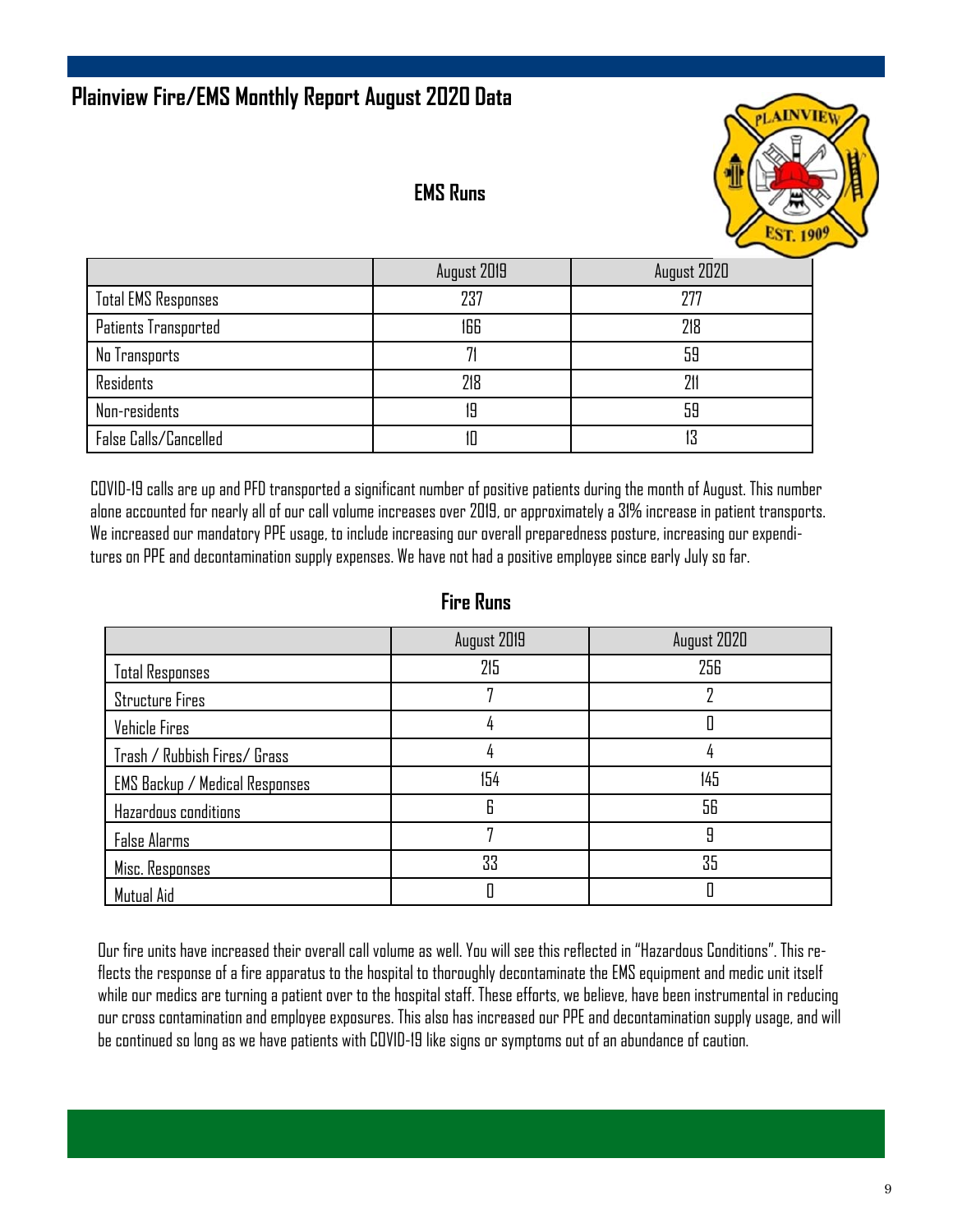## **Plainview Fire/EMS Monthly Report August 2020 Data**

| <b>Fire Prevention Efforts</b>   |                    |                         |                       |
|----------------------------------|--------------------|-------------------------|-----------------------|
| Personnel                        | <b>Inspections</b> | <b>Code/Plan Review</b> | <b>Investigations</b> |
| Fire Marshal Mize Insp/Inv       | 36                 | 120                     | 20                    |
| Fire Chief Gibson Insp/Inv       |                    |                         | 6                     |
| Captain Gipson Inv               |                    |                         |                       |
| Captain Hart Insp                |                    |                         |                       |
| Captain Sells Insp               |                    |                         |                       |
| Equipment Operator Chandler Insp | 24                 | 8                       |                       |
| Totals                           | Rſ                 | 132                     | 26                    |

#### We are adding back in the efforts of our Fire Prevention efforts for this report. This includes our man hours spent in fire inspections, fire investigations and code/plan reviews. This is a substantially important effort of the fire department to ensure fire code compliance, in construction practices as well as operating businesses, and in fire investigations. Fire Marshal Philip Mize, is certified as a Master Fire Inspector and Master Arson Investigator. Fire Chief Tim Gibson is a Master Fire Inspector and Master Fire Investigator. Captain Bobby Gipson is an Intermediate Fire Investigator. Captain David Sells is a Master Fire Inspector. Captain Harrison Hart is an Intermediate Fire Inspector. Equipment Operator Chris Chandler is an Intermediate Fire Inspector. E/O Chandler is our newest inspector and is working with Fire Marshal Mize to obtain onthe-job-training to learn the roles, responsibilities and duties of the fire inspector. August has included many hours in the review of construction projects, remodel projects and new business code review/inspections. August also included the fire prevention education presentation for the RA (room advisors) for the dorms at Wayland Baptist University.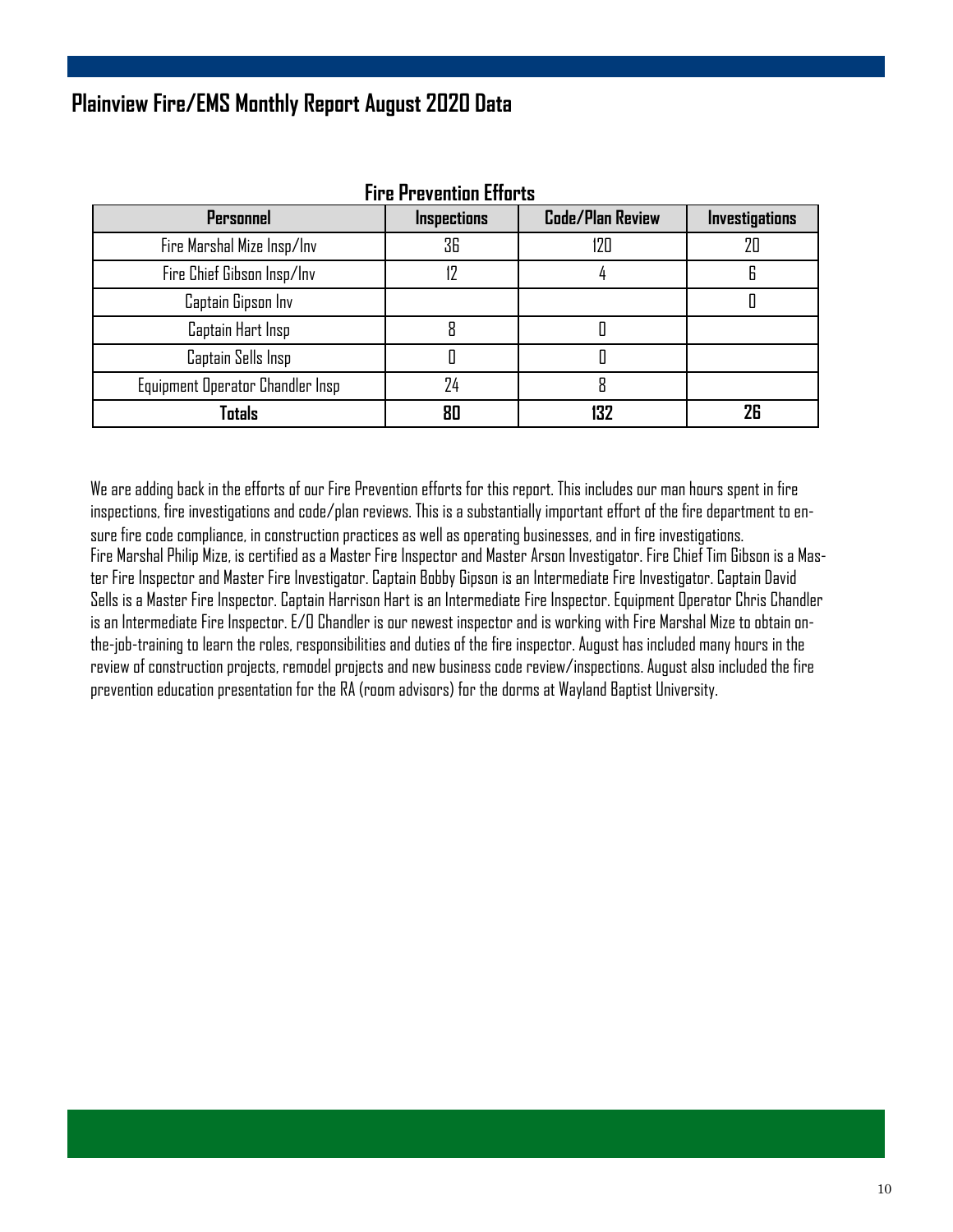# **Public Works Department Report August 2020 Data**

| <b>Water Reclamation</b>   |                       | <b>Water Production</b> |            |              |
|----------------------------|-----------------------|-------------------------|------------|--------------|
| Total Gallons Treated 2020 | 33.76 Million Gallons | August 2020 Water Usage |            |              |
| Total Gallons Treated 2019 | 38.07 Million Gallons | <b>CRMWA</b>            | WELL       | <b>TOTAL</b> |
|                            |                       | 105.028.000             | 39.411.500 | 144.439.500  |
| #'s of Sludge Removed 2020 | 363.220 lbs.          | August 2019 Water Usage |            |              |
| #'s of Sludge Removed 2019 | 214,500 lbs.          | <b>CRMWA</b>            | WELL       | <b>TOTAL</b> |
|                            |                       | 108.982.000             | 27.044.900 | 136.026.900  |

# **Water Distribution/Collection 2020**

| Sewer Calls             |            |
|-------------------------|------------|
| Sewer Main Cleaned      | 11.850 ft. |
| Water Leaks             | Χ          |
| Meters Changed Out      | R          |
| Sewer Line Video Re-    | П          |
| Sewer Line Video (feet) | П          |
| <b>Service Orders</b>   |            |

# **Water Distribution/Collection 2019**

| Sewer Calls                | 31        |
|----------------------------|-----------|
| Sewer Main Cleaned         | 6.775 ft. |
| Water Leaks                | 17        |
| Meters Changed Out         | 31        |
| 0---   :-     :   - -   0- |           |

| 76MEL FIUG AIQGO KG-         |     |
|------------------------------|-----|
| Sewer Line Video (feet)  100 |     |
| Service Orders               | 196 |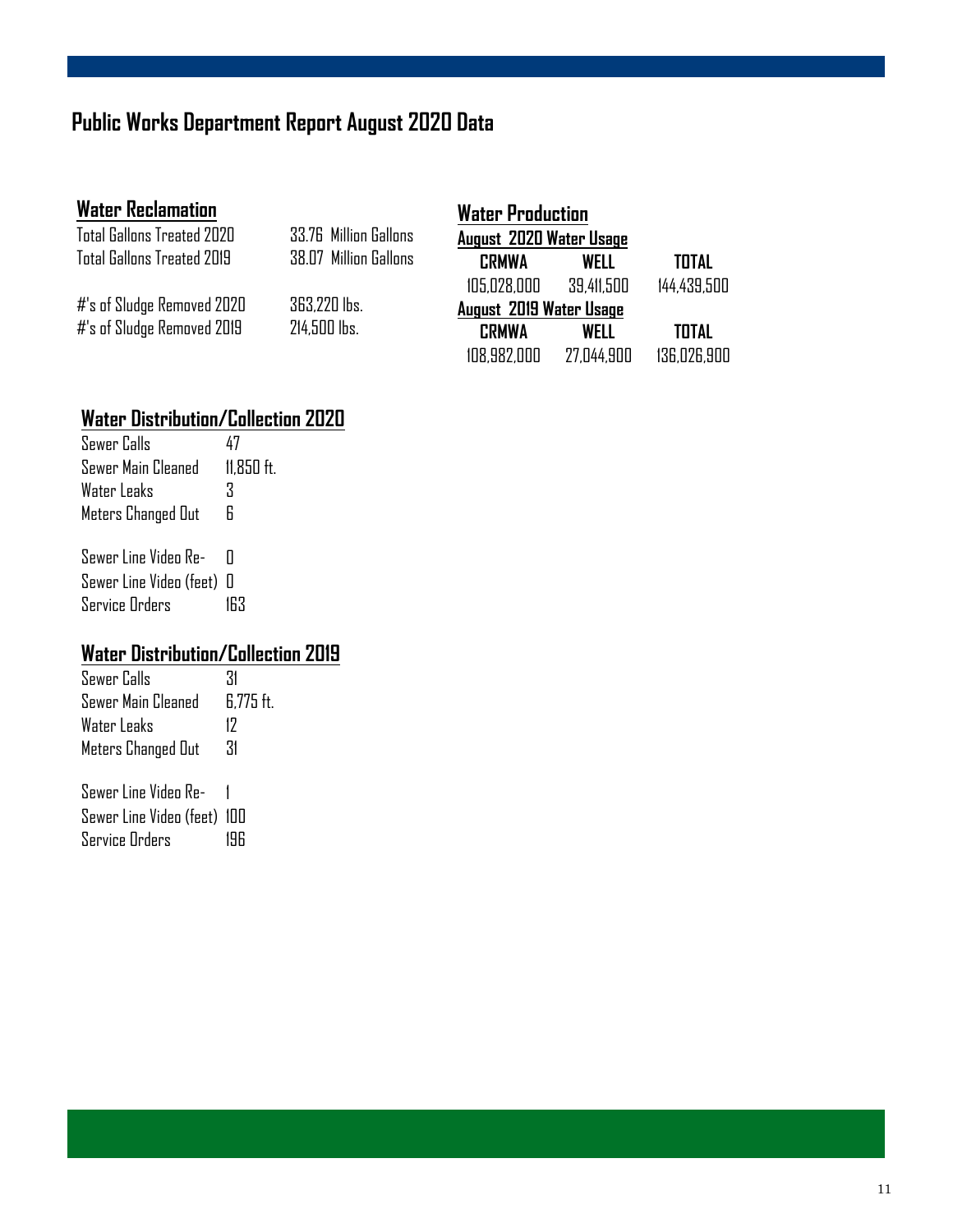# **Landfill Public Works Department Report August 2020 Data Continued**

| <b>INTAKE TOTALS</b>             | 2019    | 2020    |
|----------------------------------|---------|---------|
| Total Intake (tons)              | 2933.56 | 2855.69 |
| <b>Blue Boxes (tons)</b>         | 16.71   | 22.91   |
| Brush (tons)                     | 165.67  | 217.94  |
| Carcasses (tons)                 | 1.58    | 2.20    |
| Cons/Demo (tons)                 | 399.86  | 355.37  |
| Cardboard (tons)                 | 26.04   | 0.00    |
| MSW-COMP (tons)                  | 1817.96 | 1723.03 |
| <b>MSW-UNCOMP (tons)</b>         | 281.06  | 288.00  |
| <b>Roofing (tons)</b>            | 108.00  | 39.00   |
| Sludge (tons)                    | 107.25  | 198.75  |
| Tires Shredded (tons)            | 9.43    | 8.49    |
| <b>Tires by Quantity</b>         | 325.00  | 406.00  |
| Inert Material by Charge         | 3955.00 | 555.00  |
| Mulch (tons)                     | 6.89    | 12.03   |
| recovered illegally dumped tires | 265     | 268     |

| <b>DAILY AVERAGE TOTALS</b> | 2019                                 | 2020   |
|-----------------------------|--------------------------------------|--------|
| Total Intake (tons)         | 108.65                               | 109.83 |
| Blue Boxes (tons)           | 0.62                                 | 0.88   |
| Brush (tons)                | 6.14                                 | 8.38   |
| Carcasses (tons)            | 0.06                                 | 0.08   |
| Cons/Demo (tons)            | 14.81                                | 13.67  |
| Cardboard (tons)            | 0.96                                 | 0.00   |
| <b>MSW-COMP</b> (tons)      | 67.33                                | 66.27  |
| <b>MSW-UNCOMP (tons)</b>    | 10.41                                | 11.08  |
| <b>Roofing (tons)</b>       | 4.00                                 | 1.50   |
| Sludge (tons)               | 3.97                                 | 7.64   |
| Tires Shredded (tons)       | 0.36                                 | 0.33   |
| <b>Tires by Quantity</b>    | 12.04                                | 15.62  |
| Inert Material by Charge    | 146.48                               | 21.35  |
| Mulch (tons)                | 0.27                                 | 0.46   |
| Safety Class                | pedestrian and back to school safety |        |

During the Month of June the landfill set out 43 loan a tubs. Residential trash collection went from a 3 route system to a 2 route system. We experienced a increase in calls about service the first week, however that dropped off significantly the second week of implementation. The program has been successful, weekly trash routes are finished by around 1 pm on Thursday and we have a driver freed up to concentrate on emptying the blue recycle boxes more frequently. The tub grinder also returned to the landfill after a long hiatus and crews have been busy grinding brush in to mulch. As fall approaches we like to remind citizens that we offer free mulch and firewood out of our brush recycling program.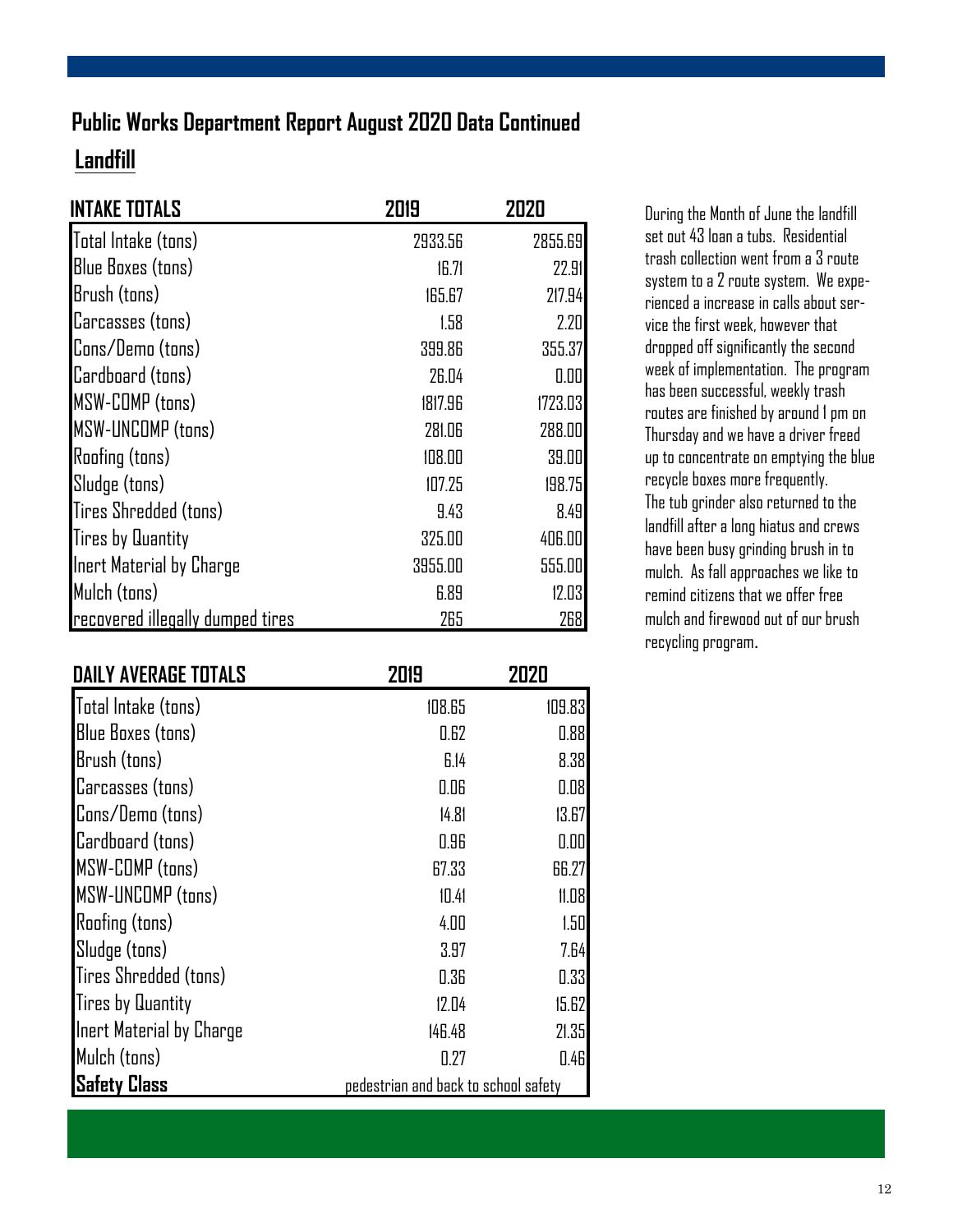# **Public Works Department Report August 2020 Data Continued**

# **Parks**

#### **Baseball**

Mowed and edged one time for a month

#### **Parks**

Pick up trash and dump barrels. Restock Park bathrooms every day, wash down and sanitize. Pick up tree limbs in all parks from high winds. Mow and edge all parks two times. Business Park mowed lot off service road and Business Road curb.

#### **Playground**

Inspection of all Playground and sanitize every Monday and Thursday.

#### **Building**

Clean and restock Shelter and Rotary buildings on Monday. Sanitize, clean, and restock on the weekend when rented. Staff trimmed trees at the new City Hall that was over the building.

#### **Community Gardens**

Weed-eat all three gardens.

#### **Building Rentals**

Buildings 8 Gazebo Pavilion Volleyball

#### **Vector**

| City lots      | 63 |
|----------------|----|
| Private lots   | 7  |
| Draws          | 69 |
| Rights of ways | 26 |

#### Safety Meeting

School Zone

#### **New City Hall**



### **Business Park**

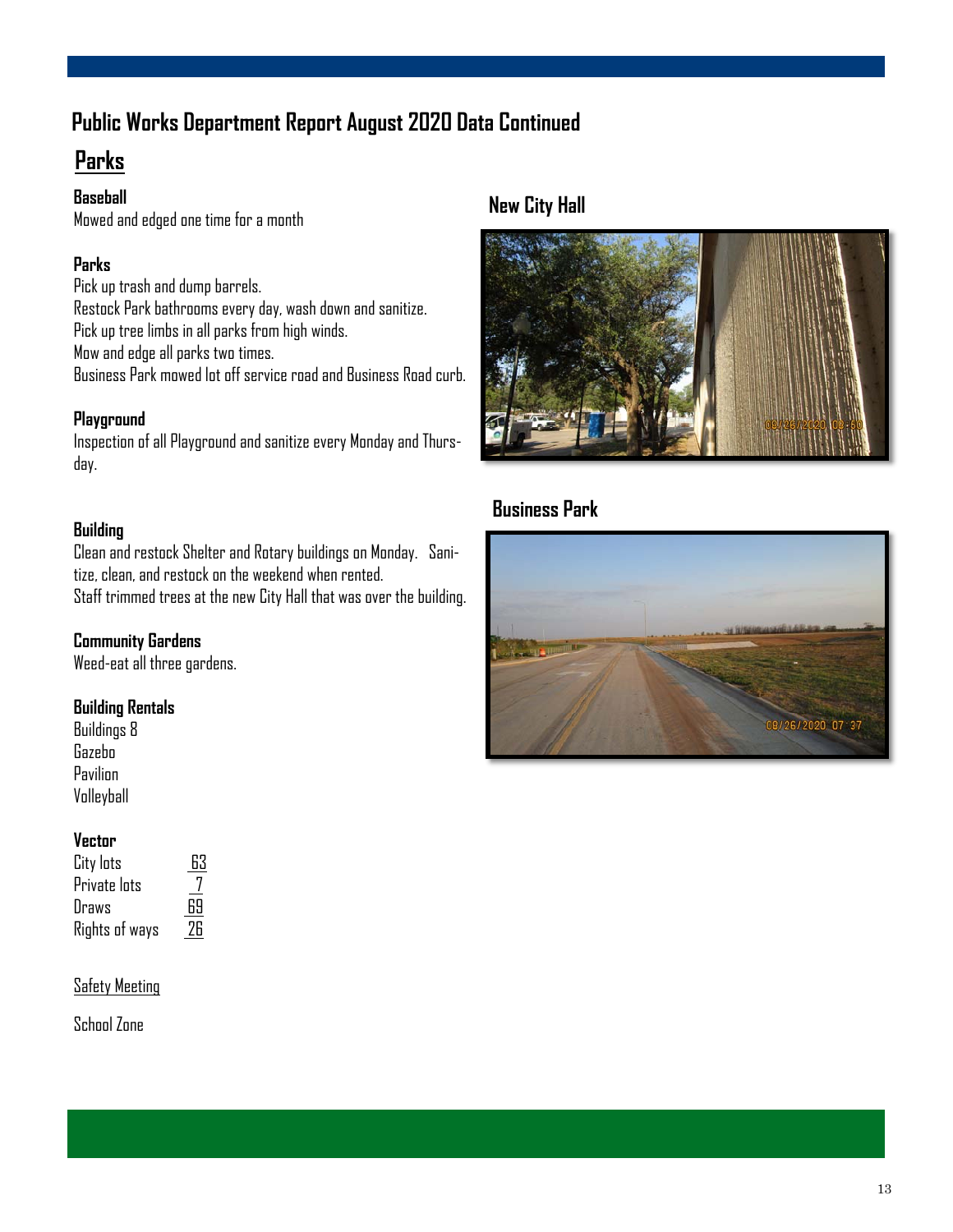### **Public Works Department Report August 2020 Data Continued**

#### **Streets**

#### **Month: August**

|                                       | 2019           | 2020                  |  |
|---------------------------------------|----------------|-----------------------|--|
| <b>Street Maintenance Paved</b>       |                |                       |  |
| Number of potholes                    | 161            | 219                   |  |
| Number of Cuts or Overlays            | $\mathfrak{m}$ |                       |  |
| Square Feet of Cuts & Overlays        | 161            | 489                   |  |
| Feet of curb & Gutter                 | 30             | I                     |  |
| Square Feet of Valley gutter          | 30             |                       |  |
| Square Feet of Sidewalk               | 30             |                       |  |
| Square Feet of other concrete repairs | П              | 1032                  |  |
| Gallons used Brine or Lime            | Π              | П                     |  |
| Feet of Crack Seal                    | 15,840         | 0                     |  |
| SY of Seal Coat                       | 0              | Π                     |  |
| SY or gallons of Fog or Scrub Seal    | Π              | Π                     |  |
| Street Maintenance Unpaved            |                |                       |  |
| Miles of road graded                  | 10.63          | 26.93                 |  |
| Miles of drainage ditches graded      | 12.28          | 3.52                  |  |
| <b>Water Ways</b>                     | 0.00           | 0.00                  |  |
| <b>Street Sweepers</b>                |                |                       |  |
| <b>Miles Swept</b>                    | 61             | 17                    |  |
| qallons used                          | 11.800         | 1.200                 |  |
| <b>Street Safety</b>                  |                |                       |  |
| Signs replaced                        | 3              |                       |  |
| Signs repaired                        | 7              |                       |  |
| <b>Sign Cost</b>                      | \$227.00       | \$90.00               |  |
| <b>Feet of Striping</b>               | 1,354          | 3,170                 |  |
| <b>Vector Control</b>                 |                |                       |  |
| Miles Sprayed                         | 0              | 230                   |  |
| <b>Acres Treated</b>                  | 5              | 3                     |  |
| Aerial Spay                           | 0              | ſ                     |  |
| <b>Monthly Safety Topic</b>           | Aerial Lift    | <b>Confined Space</b> |  |

1. Cleaned storm drains and repaired three concrete utility cuts.

2.Routine street repairs (patched potholes and repair utility cuts).

3.Hauled street sweepings and caliche to CRY W. 15th Columbia, and W. 16th El Paso.

4. Routine street sweeping on some of our residential and commercial streets.

5. Scraped weeds from the gutters and hauled them off. 6. I had to do some repairs on one of our street sweepers.

7. Checked mosquito traps, sprayed weeds, cleaned up the yard around the Service Center, checked the water and larvicide and performed some Thermo striping. 8. Took the weed eater and cleaned up right-of-ways, and the skid steered with the shredder on it and mowed some of the ditches.

9.Started disassembling the traffic lights on Broadway, and replaced & made a few signs

10.Routine unpaved road maintenance and ditches, and replaced the inserts on the mole board on the maintainer.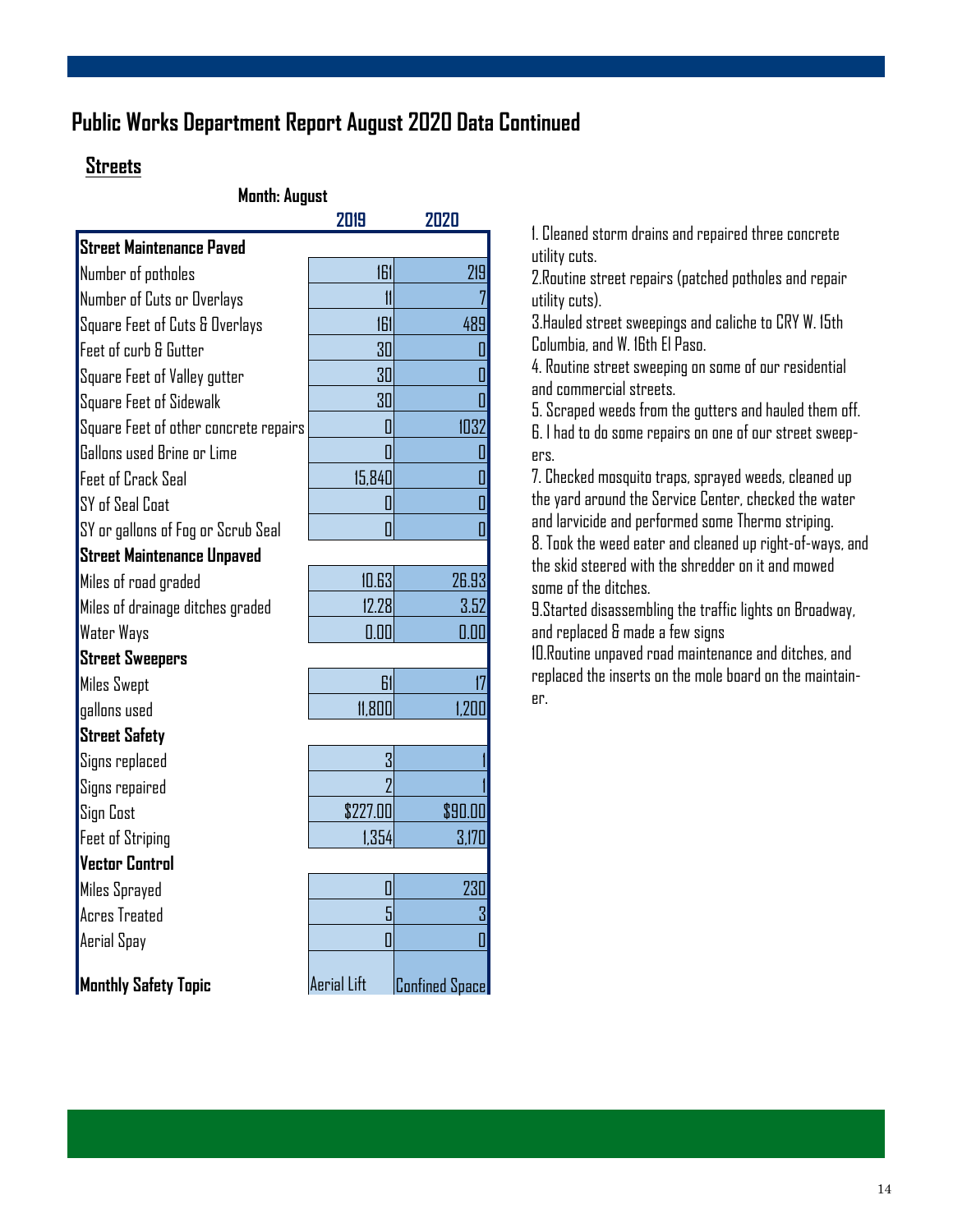# **Main Street Department Report August 2020**

### **Main Street/CVB**

The Downtown Association is encouraging everyone to safely shop downtown for  $2^{nd}$  Saturday. Monthly Business Sponsors are: September 12<sup>th</sup> – Plainview Antiques and Gifts October 10 $^{\rm th}$  – 725 Vintage Co. November 14th – Hello Baby Apparel December 12th – The Rusty Rose

### **Quarterly Coffee**

Main Street met with downtown property and business owners during their Quarterly Coffee topic to review the upcoming Streetscape Project Construction. Phase 1 of the project will be on Broadway from 5<sup>th</sup> St. to 8<sup>th</sup> St. and is scheduled to begin in October.



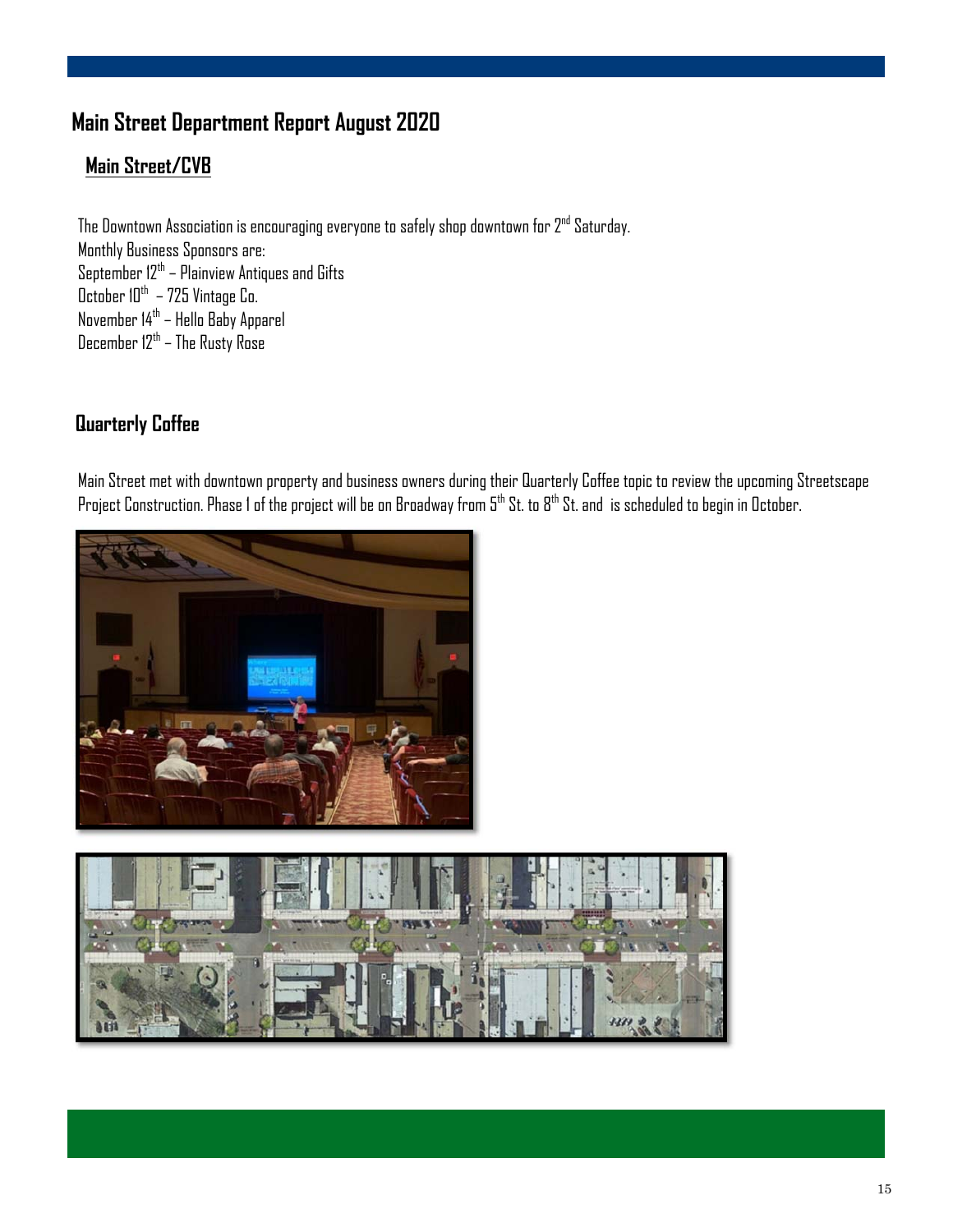# **Main Street Department Report continued**

#### **Main Street/CVB**

#### **Texas Downtown Association President's Awards 104**

Two Plainview businesses were chosen as Texas Downtown Association award finalists: The Broadway Brew was nominated as a finalist for Best Downtown Business under 50,000 population and Conrad Lofts was nominated as a finalist for *Best Renovation/* Rehabilitation/Restoration under 50,000 population.

One hundred and four entries were submitted in eleven different categories from communities across the state. Due to the number of entries, the entries were divided up into two categories – Design and Achievement – with separate judging panels for each group.

Winners will be announced virtually, on the TDA Facebook page, in a series of Award Announcement Videos as follows:

Design Awards: Tuesday, October 27<sup>th</sup> at noon Achievement Awards: Wednesday, October 28<sup>th</sup> at noon People Specialty (Individual Awards): October 29<sup>th</sup> at noon